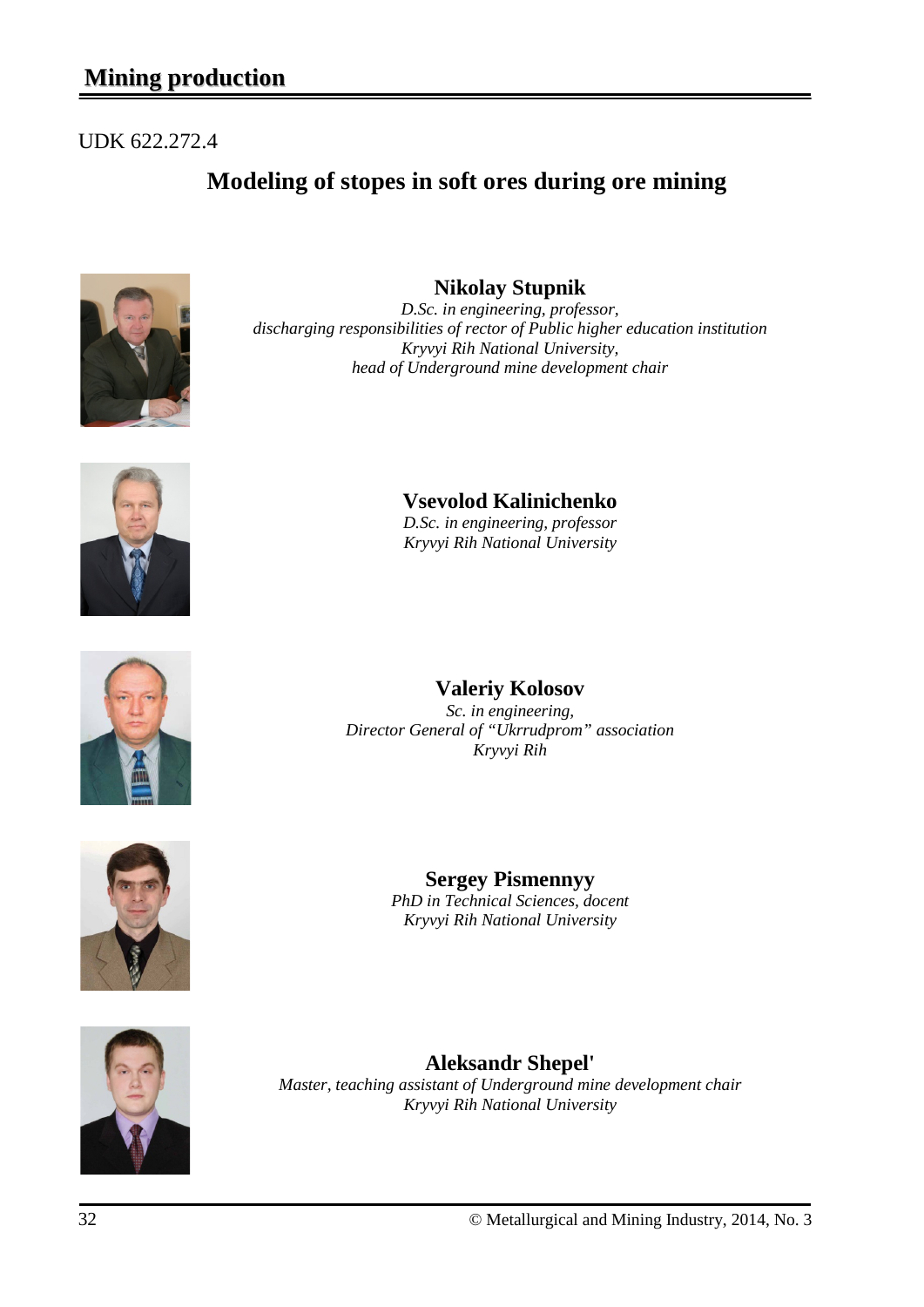#### Abstract

Results of physical modeling of stopes in soft ores on substitutes are presented. Stope of cusp form is found to be more stable as compared with square chambers. Keywords: STOPE, CUSP FORM, TIME, VOLUME

#### **Introduction**

Ore deposits of Kryvyi Rih iron-ore basin are divided into solid and parallel – contiguous. A lot of researches, fulfilled by Malakhov G.M., Kaplenko Yu.P., Shchelkanov V.A., Lavrinenko V.F., Dedyulin V.V., Rymarchuk B.I., Andreev B.N., Storchak S.A., Tsarikovskiy V.V., Faustov G.T., Stupnik N.I., Kalinichenko V.O., Khivrenko O.Ya., are devoted to the questions of underground development of solid deposits of Kryvyi Rih iron-ore basin.

They suggested different variants of supporting systems; definition methods for: degree of extraction, structural members of supporting system, reasonable output, delivery and breaking-out out of ore were developed [1- 4].

From the mining depth, mining and geological conditions are complicated by: variable power and dip angle, difference in mechanical-and-physical properties within mine section and also presence of dirt inclusions.

The authors developed classification of complex-structural ore deposits, which allows to simplify the choice of supporting system during development of substantial and non- substantial ores [3]. Existing supporting systems during development of complex-structural deposits in soft ores lead to increased losses of ore, because of increase in width of solid blocks during application of systems with open face or chocking – system with mass caving of ore and overlying rock [5-6].

### **Statement of a problem**

With the help of theoretical researches [6] it is stated that while processing of complexstructural deposits in soft various- module mass, the usage of system with mass ore caving and overlying rock with stope of cusp form closed to the maximum allowable stable contour of cropping, fig. 1.



**Figure 1** The scheme of stope of cusp form

The stope of cusp form provides its stiffness due to decrease of cropping passage and its optimal parameters [7]. Parameters of the stope are determined from the formula

$$
\frac{h}{a} = 3 \sqrt{\frac{8 \cdot P_v}{P_h}} \tag{1}
$$

where  $h$  and  $b$  – vertical and horizontal semi-axis of the curve, m;  $P_h$ ,  $P_v$  – radius of maximum allowable stable horizontal and vertical respectively stope of cusp form, m (in accordance with pilot testing for conditions of Kryvyi Rih iron-ore basin make  $P_h = 1$ -6 m,  $P_v =$ 30-90 m).

In order to confirm theoretical researches, it is necessary to fulfill laboratory studies for determination of stable parameters of the stope in the non-stable various-module mass.

### **Research results**

For determination of stiffness of stope of cusp form, laboratory studies on substitute models were fulfilled. 1:100 geometric scale value of modeling was adopted. Substitute material in respect with modeling scale was selected in accordance with physic-mechanical properties of subsurface rock of "Yubileinaya" mine.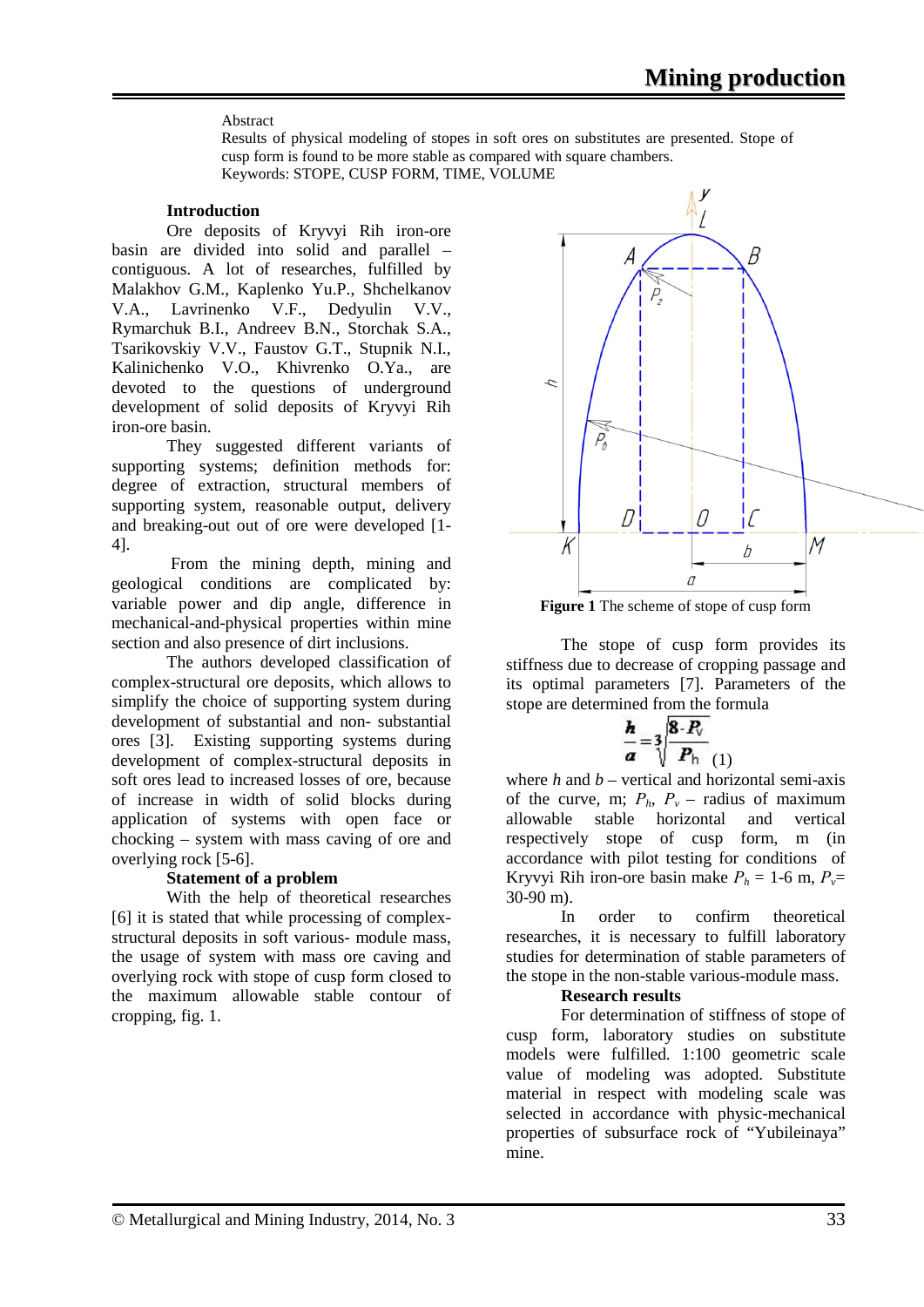There were carried out 16 series of laboratory studies, which differ from each other by stope form and tensile strength in uniaxial compression (rock hardness), table 1. Each study repeated 3-5 times.

Substitute material, which was loaded by external stress corresponding to the depth of development (1260m) in respect with modeling scale determined under the expression given below, set into laboratory model

$$
\frac{N_m}{\gamma_m \cdot l_m} = \frac{N_p}{\gamma_p \cdot l_p} = M
$$
 (2)

where  $N_m$ ,  $N_p$  – some characteristic of model or prototype material, having force dimension, modified to the unit of area (compressive strength, extension, etc, elasticity, stress modulus);  $\gamma_m$ ,  $\gamma_p$  – material density, model and prototype respectively;  $l_p$ ,  $l_m$  – linear dimensions, in model and prototype respectively; M - a nondimensional number, which is characteristic criterion of similarity.

According to the calculations under the formula [2], vertical and horizontal pressure in the model makes 13,2 and 6,4 kg/sm<sup>2</sup> at 1260 m depth of the development and 0.25 Poison's ratio. In 3 days substitute material from back side was cut out, creating the necessary form of the stope with  $45 \text{ sm}^3$  volume, and within  $36 \text{ days}$  (which corresponds to 12 months in prototype) they inspect its conduct.

During modeling in accordance with behavior of vertical stope, within 12 days (4 months), the stope keeps its initial parameters, table 1. After 15 days, there observed cleaving of substitute in the top part of the stope and giving it domed shape.

| No of                      | Stope parameters, sm |        |       |                | Volume of the stope since its<br>existence, months |    |    |    |                          |
|----------------------------|----------------------|--------|-------|----------------|----------------------------------------------------|----|----|----|--------------------------|
| experi                     |                      |        |       | <b>Ore</b>     |                                                    |    |    |    |                          |
| ment                       |                      |        |       | hardness       | $\overline{4}$                                     | 6  | 8  | 10 | 12                       |
|                            | height               | length | width |                |                                                    |    |    |    |                          |
| stope rectangular in shape |                      |        |       |                |                                                    |    |    |    |                          |
| 1                          | 90                   | 50     | 10    | $\overline{4}$ | 46                                                 | 55 | 63 | 71 | 75                       |
| $\overline{2}$             | 90                   | 50     | 10    | 6              | 45                                                 | 51 | 61 | 66 | 71                       |
| 3                          | 90                   | 50     | 10    | 8              | 45                                                 | 47 | 58 | 62 | 68                       |
| $\overline{4}$             | 90                   | 50     | 10    | 10             | 45                                                 | 45 | 47 | 55 | 66                       |
| 5                          | 30                   | 150    | 10    | 4              | 53                                                 | 64 | 80 |    | $\overline{\phantom{a}}$ |
| 6                          | 30                   | 150    | 10    | 6              | 51                                                 | 60 | 68 | 79 |                          |
| 7                          | 30                   | 150    | 10    | 8              | 48                                                 | 55 | 67 | 73 | 80                       |
| 8                          | 30                   | 150    | 10    | 10             | 46                                                 | 54 | 66 | 72 | 78                       |
| hipped stope               |                      |        |       |                |                                                    |    |    |    |                          |
| 9                          | 90                   | 75/25  | 10    | 4              | 45                                                 | 48 | 53 | 54 | 55                       |
| 10                         | 90                   | 75/25  | 10    | 6              | 45                                                 | 47 | 50 | 50 | 50                       |
| 11                         | 90                   | 75/25  | 10    | 8              | 45                                                 | 45 | 47 | 48 | 50                       |
| 12                         | 90                   | 75/25  | 10    | 10             | 45                                                 | 45 | 45 | 46 | 49                       |
|                            | stope of cusp form   |        |       |                |                                                    |    |    |    |                          |
| 13                         | 75                   | 50     | 10    | 4              | 45                                                 | 45 | 47 | 48 | 50                       |
| 14                         | 75                   | 50     | 10    | 6              | 45                                                 | 45 | 45 | 46 | 48                       |
| 15                         | 75                   | 50     | 10    | 8              | 45                                                 | 45 | 45 | 45 | 45                       |
| 16                         | 75                   | 50     | 10    | 10             | 45                                                 | 45 | 45 | 45 | 45                       |

**Table 1** Results of modeling of stope stiffness in unstable rock

With the increase of stope lifetime up to 36 days, its shape becomes of ellipsoid form; this fact confirms the results of Kulinkov's researches [8]. It should be marked that changing of mountain mass hardness from 10 to 4, the volume of stope increases 1.5-1.6 times

respectively without sacrificing its stiffness in time up to 12 sec.

During modeling of horizontal stope stiffness, experiments No5-8, table 1, it was found that if one increases stope volume more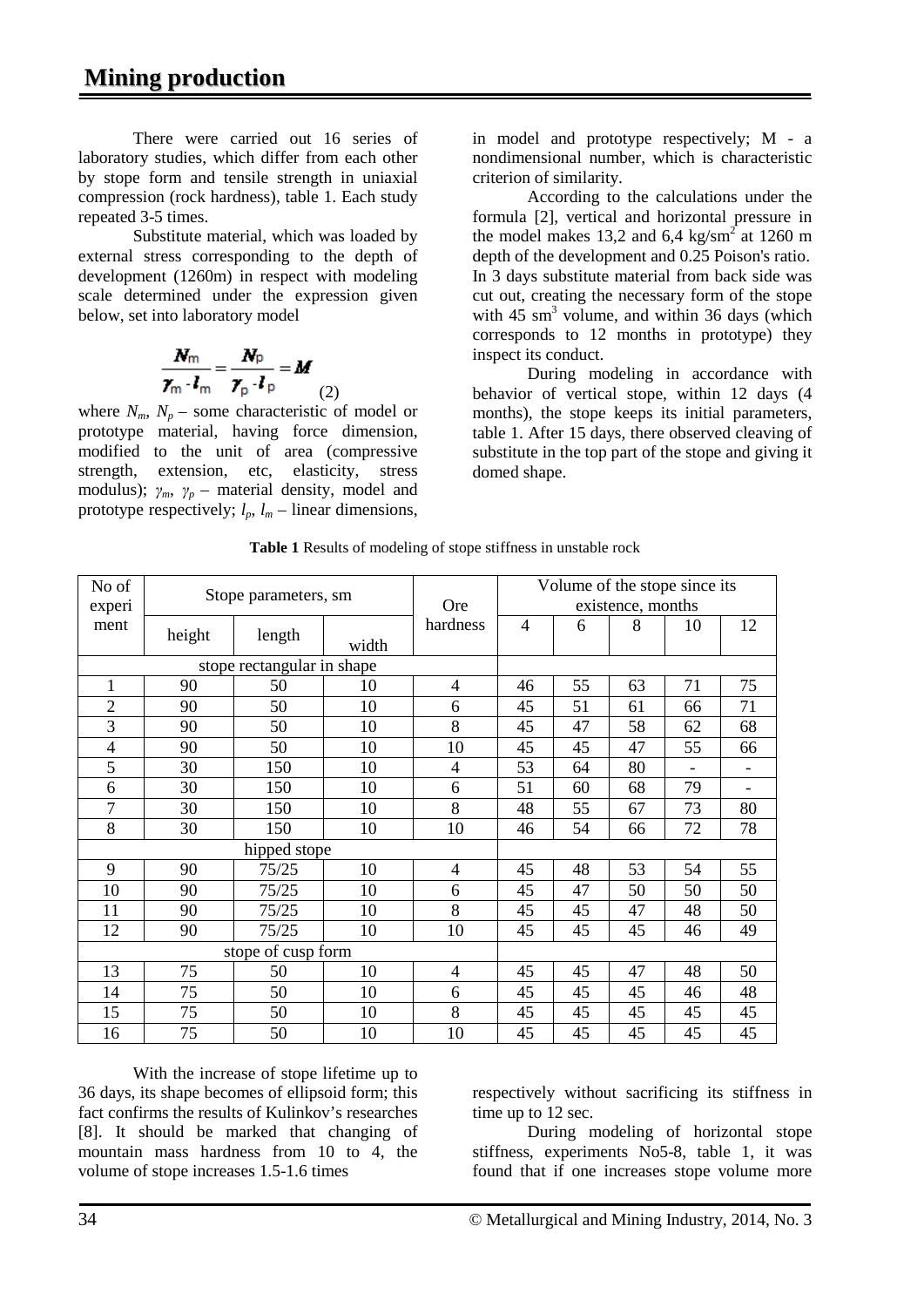than 1.6 times, it will be destroyed (experiment No 5,6, table 1). During modeling there was observed formation of destruction crown on the top part of the stope. After 18-20 days, depending on the tensile strength of substitute, there observed cleaving of the material not only in the top part but also from the side of its blocks. Stability analysis of the stope of hipped form while modeling showed that destruction of substitute along the outline of the stope flows less intensively as compared with stopes, rectangular in shape. It should be marked that after 30 days the stope of hipped form takes cusp



form, and its volume increases not more than 1.1 -1.2 times within 36 days (a year) of existence.

The stope fractures mainly in its top part. With the help of laboratory studies it was found that destruction power, affecting the sides of stope will be the lowest.

The results of laboratory modeling (fig.2) confirm that formation of the stope of cusp form increases its stiffness without disturbance of substitute along its perimeter. The table 1 shows that within 36 days the stope of cusp form has expanded not more than 1.1 times.



**Figure 2** Modeling of stope stiffness of cusp form with substitute tensile strength corresponding specifically 100 MPa: a, b- stages of modeling, before and after modeling respectively; 1 - laboratory model; 2 - external loading; 3 – substitute (mountain mass); 4 – horizontal stope.

In such a way, the results of theoretical researches may be confirmed, and the expression  $(1)$  is true.

Figure 3 reflects combined outlines of stopes before and after modeling with substitute tensile strength, which equals specifically 100 MPa (10 on-scale of prof. Protod'yakonov).



**Figure 3** Combined outlines of stopes: a,b – stope configuration before and after modeling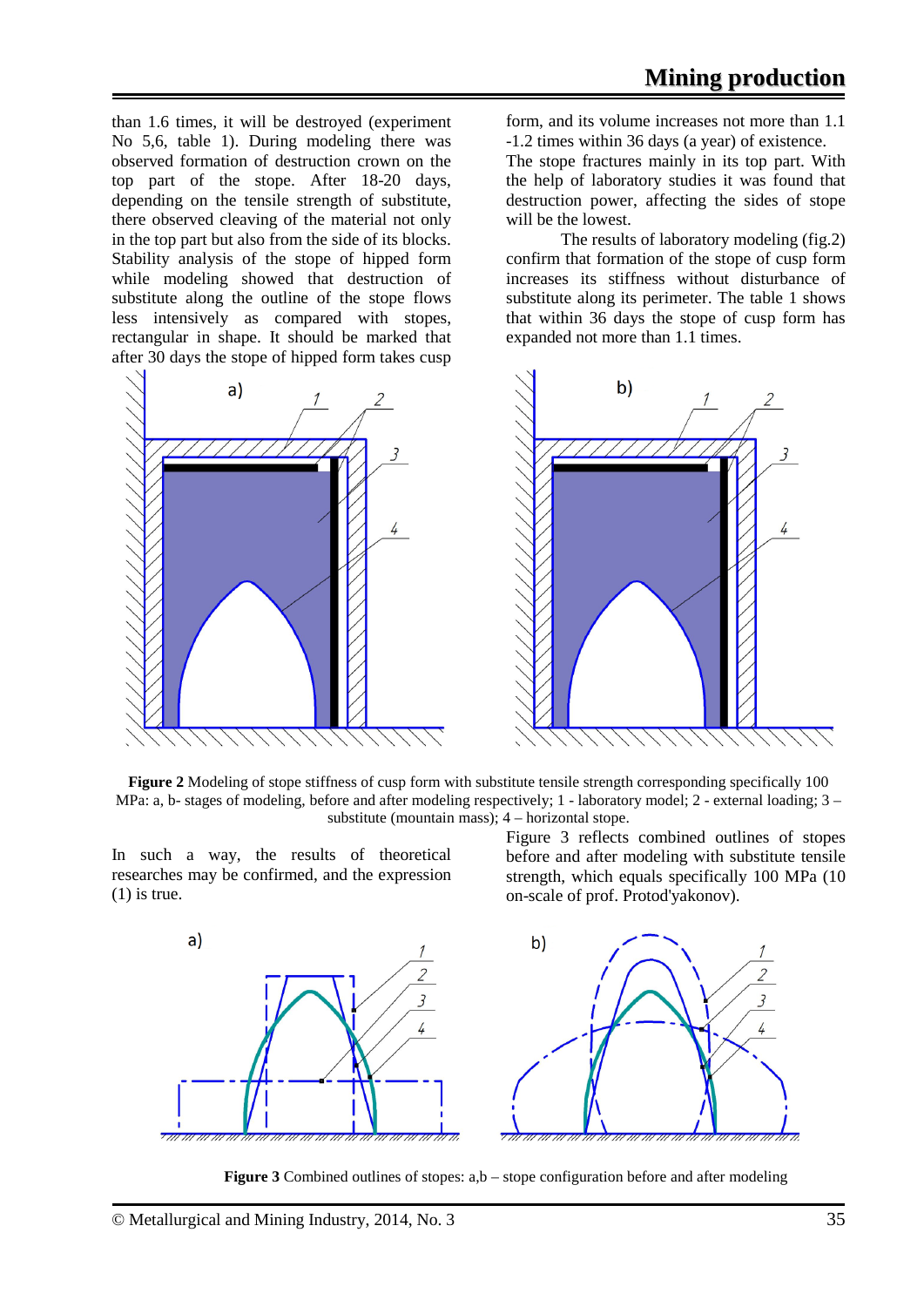Analysis of the figure 3 shows that in geological conditions, when vertical stresses more than horizontal ones, stopes of vertical and hipped form take cusp form in course of time.



**Figure 4** Dependences of change of stope volume on its lifetime and its shape at substitute tensile strength, which equals specifically 100 MPa.

Figure 4 shows that at substitute tensile strength, which equals specifically 100 MPa and lifetime of the stope of cusp form stays constant, square stopes in their turn start expanding in 6-12 days.

#### **Conclusions**

The results obtained showed that the stope of cusp form in unstable rock is more stable as compared with stopes of rectangular or hipped shape. Also while modeling it is proved that the volume of stope increases not more than 1.1 times under the characteristics determined by theoretical researches.

#### **References**

- 1. Malakhov, G.M., Lavrinenko, V.F., Kucheryavenko, I.A. (1961) Reasonable course of stoped excavation for mines of Krivorozhskyi basin. *Gornyy zhurnal*, No3, pp. 19-24.
- 2. Shchelkanov V.A., Khivrenko O.A., Khivrenko V.O. (2002). Analysis og complex-structure deposits of Krivbass basin*. Ore mining. Kryvyi Rih, KTU*, No7, pp. 30-35.
- 3. Stupnik N., Kalinichenko V., Pismennyi S. Pillars sizing at magnetite quartzites

room-work. Mining of Mineral Deposite. A Balkema Book. 2013, pp. 11-15.

- 4. Korzh V.A., Kudryavtsev M.S., Lavrinenko A.F. (1985). Calculation methods of stay bar value of superincumbent bed of broken ore. *Ore mining. Kryvyi Rih, KTU*, No40, pp. 48- 52.
- 5. Stupnik, N.I. Pis'mennyy, S.V. (2013). Parameters of store- pillar mining of ferruginous quartzite with inclined pillars. *Gіrnichiy vіsnik,* No 96, pp. 89- 93.
- 6. Stupnik, N.I., Pis'mennyy, S.V. (2012). Advanced technological variants of further treatment of iron-ore deposits by systems of mass caving of ore. *Vіsnik Krivorіz'kogo natsіonal'nogo unіversitetu,* No 30, pp.3-7.
- 7. Pis'mennyy S.V., Khivrenko V.O., Sbitnev V.A., Polukhina N.V. (2002). Parameter determination of balance chamber of domed shape. *Ore mining. Kryvyi Rih, KTU*, No79, pp. 48-52.
- 8. Kulikov V.V. Vypusk rudy (Ore drawing). *Moscow, Nedra,* 1980, 303 p.